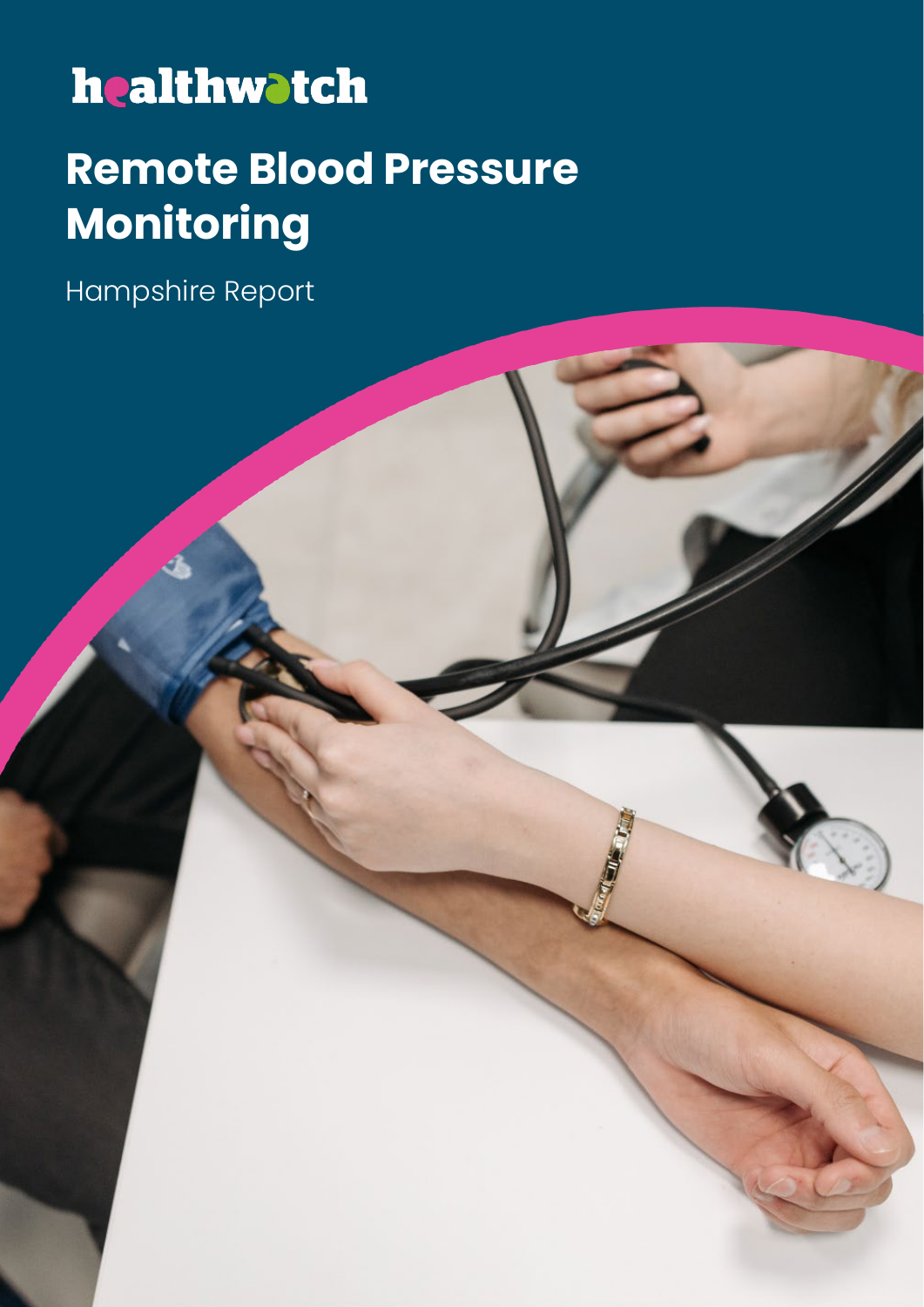## **Background**

Six million people in the UK are estimated to have undiagnosed high blood pressure (hypertension). This makes the improved use of digital blood pressure monitoring a priority for the NHS.

Nearly 500 people recently shared their experiences of using blood pressure monitors with five Local Healthwatch in different areas: Hampshire, Oxfordshire & Bucks, Gloucestershire, Darlington and Hammersmith and Fulham.

The aim of the exercise was to evaluate the NHS Digital programme entitled BP@Home that provides hypertension patients with digital blood pressure monitors.

The full report of the online survey and in-depth interviews conducted by the Local Healthwatch project partners was published by Healthwatch England, the coordinating body, in April 2022.

This is a summary of the survey results and analysis in Hampshire.

### **Method**

Healthwatch Hampshire used a combination of a patient survey and in-depth interviews to understand people's experiences of home monitoring. We collected the data from August to October 2021.

Our analysis is based on 179 survey responses and seven in-depth interviews. This was the highest response rate (survey and case studies) of the five project partners.

90% of respondents were white British and in the age range 50-80 (men and women equally represented). We had low participation from black, Asian and minority ethnic groups.

#### **Results**

• The majority (105 - 57%) of respondents bought a monitor on their own initiative and in response to their personal concerns and experiences, e.g.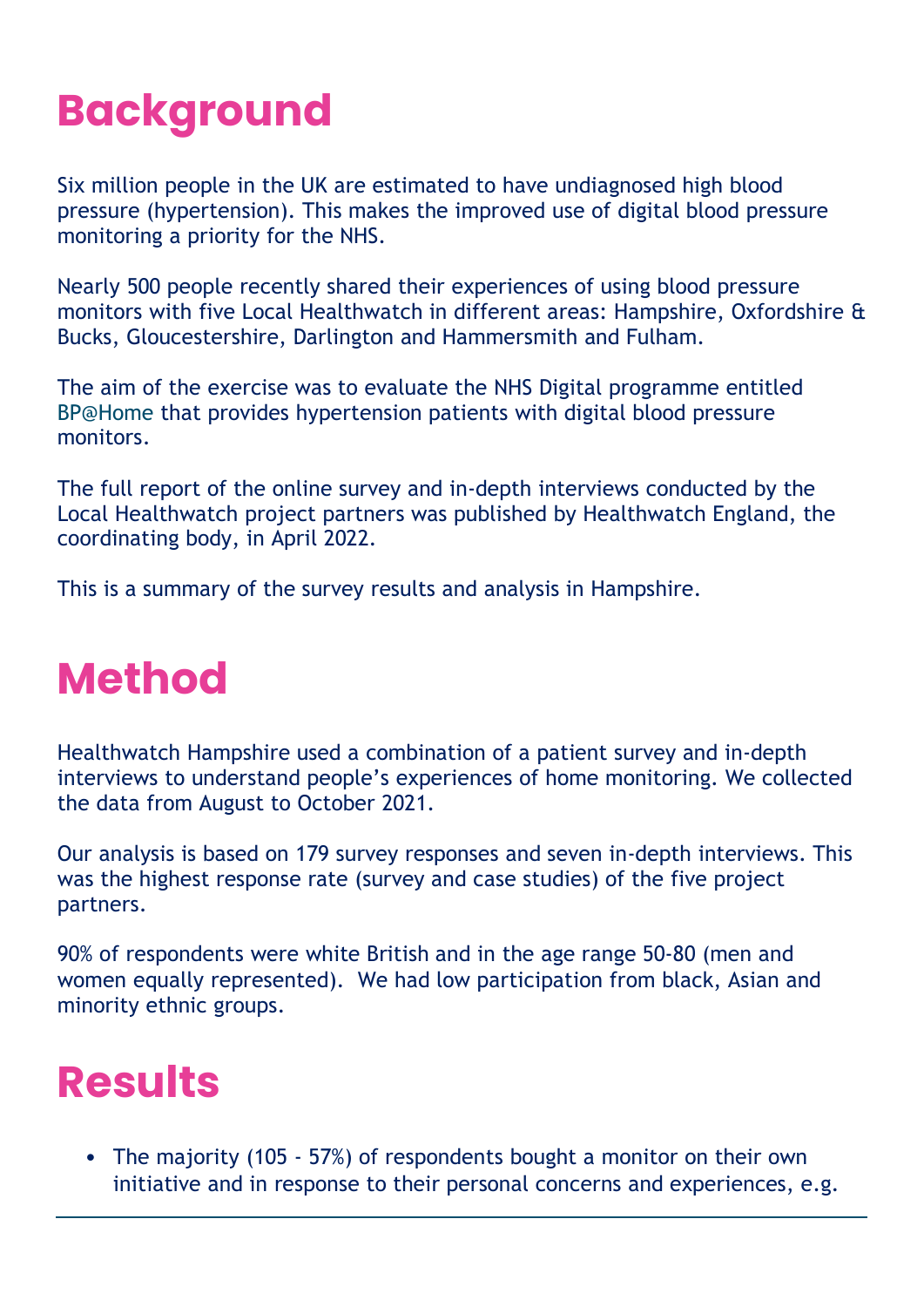the loss of a close relative at a relatively early age, a family history of hypertension, and, importantly, on the advice of their GP/consultant (41 - 23%). There were numerous instances of people taking their own advice:

*'I am a physician and simply think it a good idea to monitor BP'* 

• A significant number of respondents (48 - 30%) reported feeling 'safer', and 'empowered' (in control) as in the case of one patient being:

*'Satisfied that I can check my BP when I need to in order to ensure my drugs are keeping it at a safe level'* 

- Some people needed support to use a monitor. Others preferred to have their blood pressure taken at their GP practice, although reference was made by some to 'white coat syndrome', i.e. raised blood pressure when in the GP practice.
- Most people kept a record of their blood pressure readings. However, the majority of respondents 56 - 41%) did not contact their GP since acquiring a monitor, or report their practice contacting them (the question of whether the practice had contacted the patient since they acquired a monitor went largely unanswered).

N.B. There were frequent references to annual health reviews involving BP readings, and occasional examples of patients making use of their readings on a more regular basis, e.g:

*'Every time I have a surgery appointment I always provide one week of BP readings taken by me at home'.* 

Overall the survey results are inconclusive when it comes to defining a) how willing patients are to share their BP readings, and b) how readings are communicated to GP practices. In terms of the latter, the survey found a wide variation in the submission method, possibly reflecting the complexity of the health system itself, as suggested by one patient:' by hand at face-to-face reviews, else by post to the hospital consultant, when my review is by 'phone'. 88% of respondents (37/42) found the blood pressure monitor easy to use and convenient. However, many (38% - 42/137) also reported a low level of support and guidance from their local GP practice. (Where the patient had been specifically given or advised to purchase a monitor by the practice, the level of support from the practice was significantly higher, as would be expected).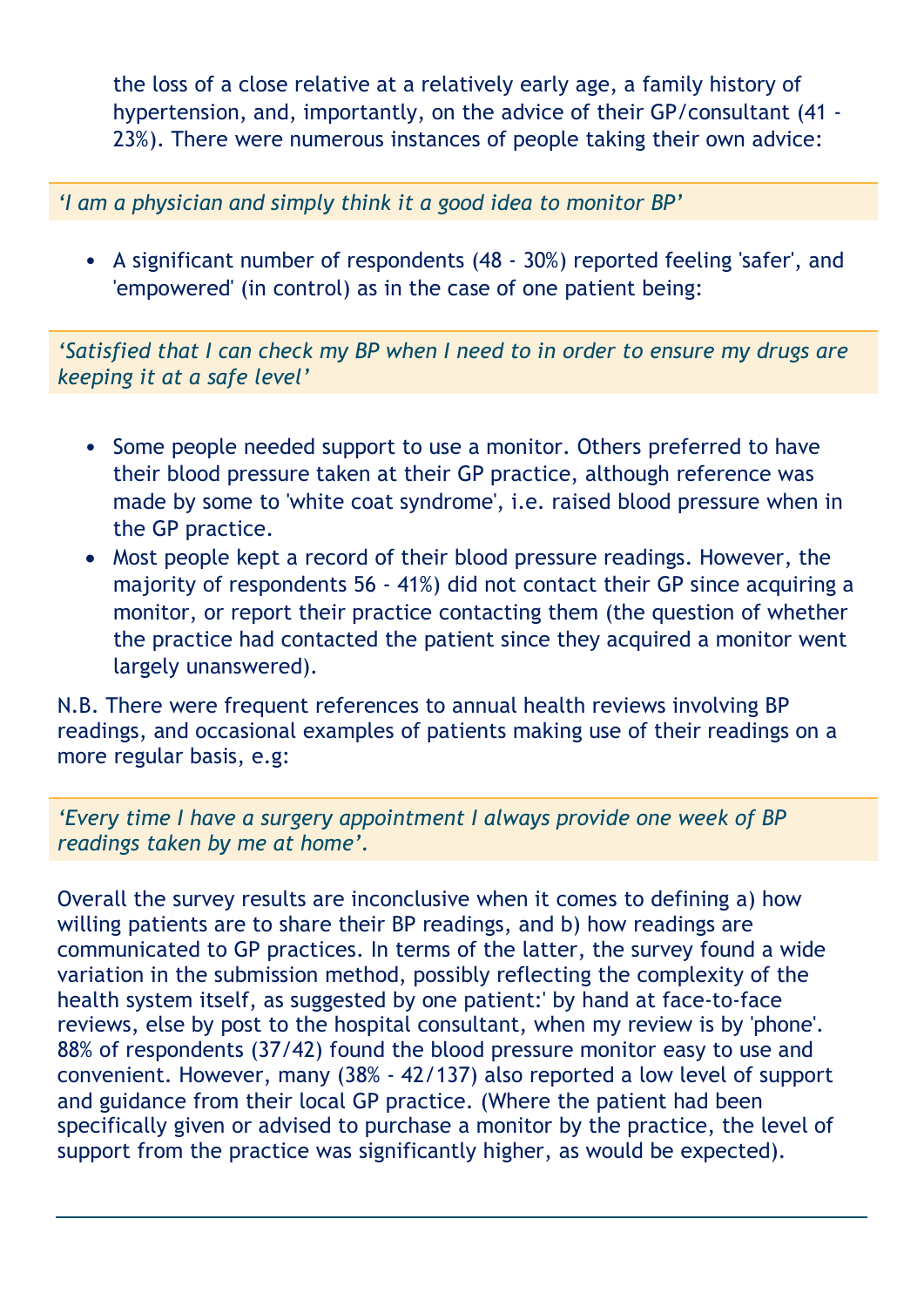## **Some significant statistics from the survey**

- 36.5% (65-178) of respondents kept an on-going paper record of their BP readings.
- 72% (56+72 179) of respondents to a subsequent question said they 'definitely' (56/179), or 'probably' (72/179) 'would consider using an app or website to submit readings' to their practice.
- 97% (174/179) of respondents said they had access to the internet, and 66% (118/179) said they were 'confident using apps to carry out day to day tasks (e.g. banking/booking travel).
- 63% (112/179) said they 'would prefer to continue to take BP readings at home', and
- 46% (82/179) said they meant to continue to take their BP 'regularly'.

Factors identified that could encourage people to take part or remain engaged in home monitoring:

- Having access to clear information about blood pressure and how to check it.
- Flexibility in how to submit readings.

í

• Good communication and regular feedback from their GP.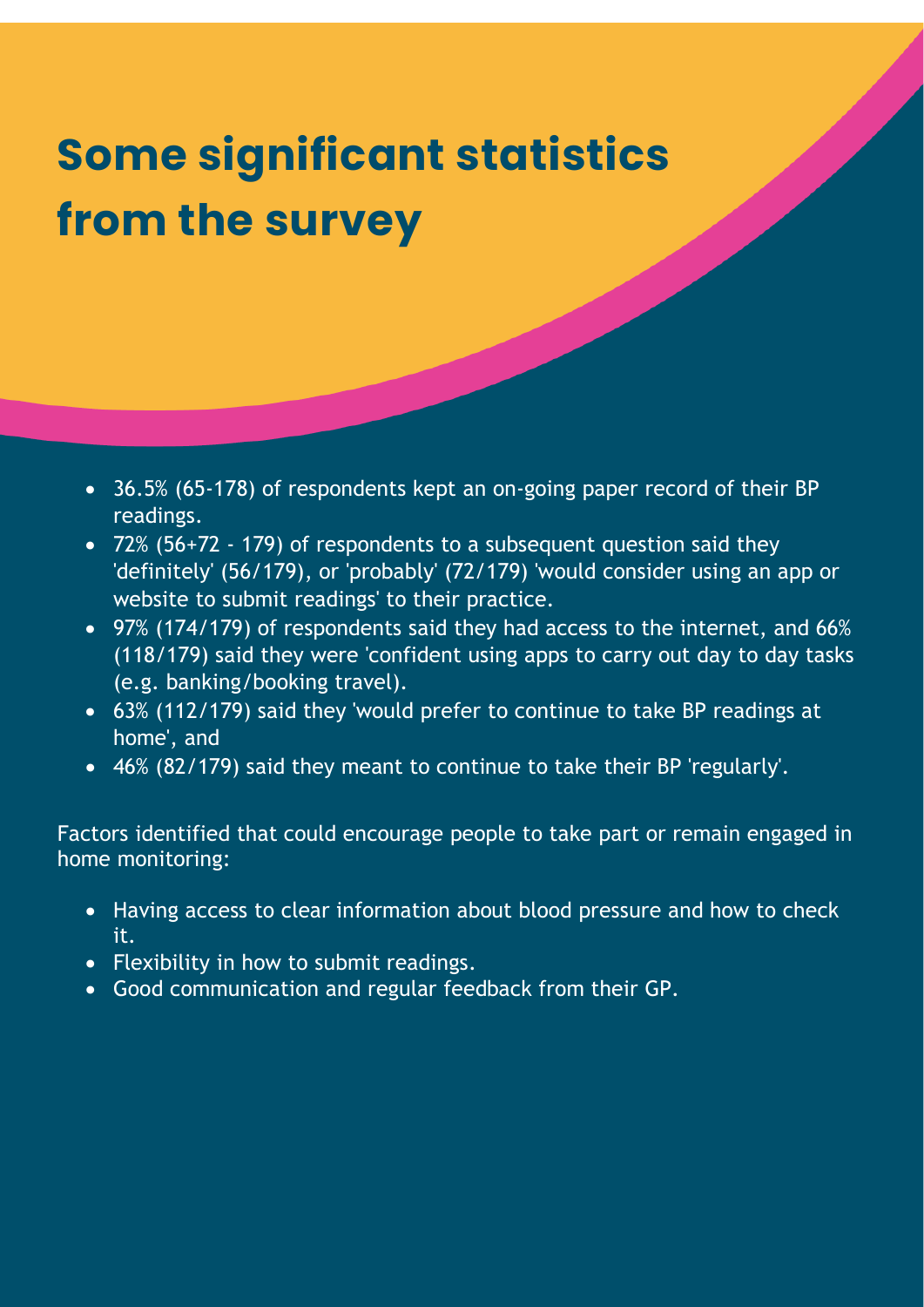### **Recommendations**

We advise the following recommendations:

- $\triangleright$  Primary care providers to review and potentially enhance support to people who monitor their blood pressure at home.
- $\triangleright$  NHSX to develop and promote a mobile 'remote monitoring' app that people can use to record blood pressure and other lifestyle monitoring data.
- $\triangleright$  Build on the knowledge gained from this research to ensure equality of access to monitors, guidance and support, focusing on seldom-heard communities in Hampshire.

# **Appendix: Extracts from the Hampshire in-depth interviews**

#### Interactions with medics (GP, hospital etc)

'I've always had a fantastic GP and been medicated for the last 27 years so I've always kept a close eye on my blood pressure and my GP has always followed up very closely and I've always had very close contact with my GP. I'm also a nurse so I can interpret the results I suppose – I start to realise when things go wrong - what goes wrong in terms of my blood pressure going too high and their needing to medicate me in another way, so that probably makes me a bit unique in terms of my knowledge base which helps me understand what the GP might need to do next'.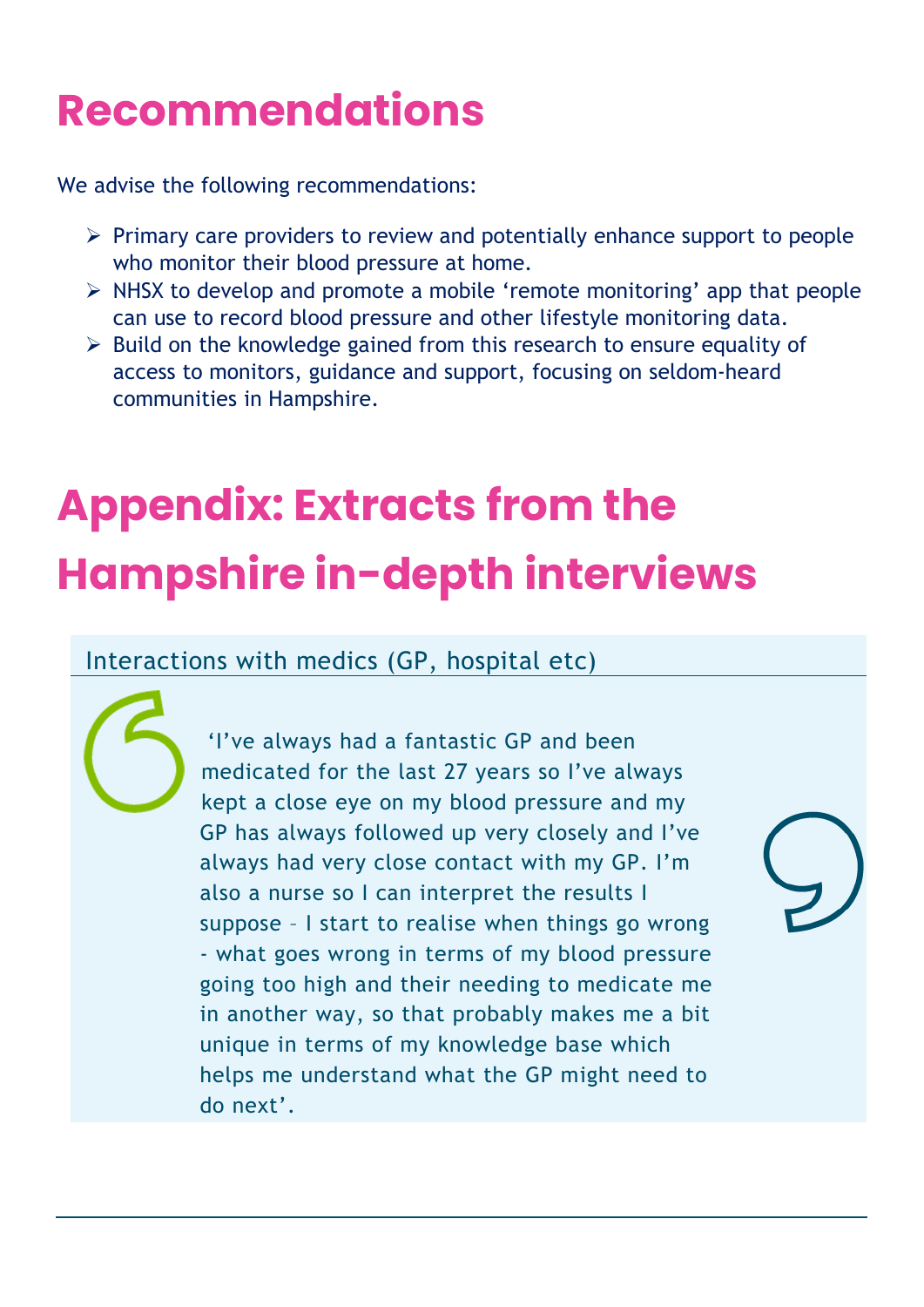#### Taking and entering readings

'I enter the readings onto an app on my phone so I check the readings on the mobile phone health app that's built into the phone. I log them on there and it does a graph so you can look at a graph and see how it's going, and the averages or yearly averages or weekly, however you want to display the information. The health app with its graphs is very useful. I do my readings about twice a week usually, so my monthly average is at least six to eight readings. I just submit once a month, and the first week of the following month I drop it into reception and they log it on to the computer in front of me. They accept it as part of their role.'

#### **View of other types of monitoring**

It's a bit like checking your blood sugars when you are diabetic you have to be shown how to do that, everyone does. If I had to go on insulin I will need to be shown the modern way of what I am supposed to do by someone who is teaching people to give themselves insulin. The same thing applies with a BPM, you need to get it right from the beginning so you don't cause a lot of anxiety and a nurse needs to show people and give an explanation of how to use it. So you are going to select your patients, if I'd been a normal member of the public I might have contacted my gp and gone in and the gp would have checked my bp in the consultation there and then, but that's just one reading.